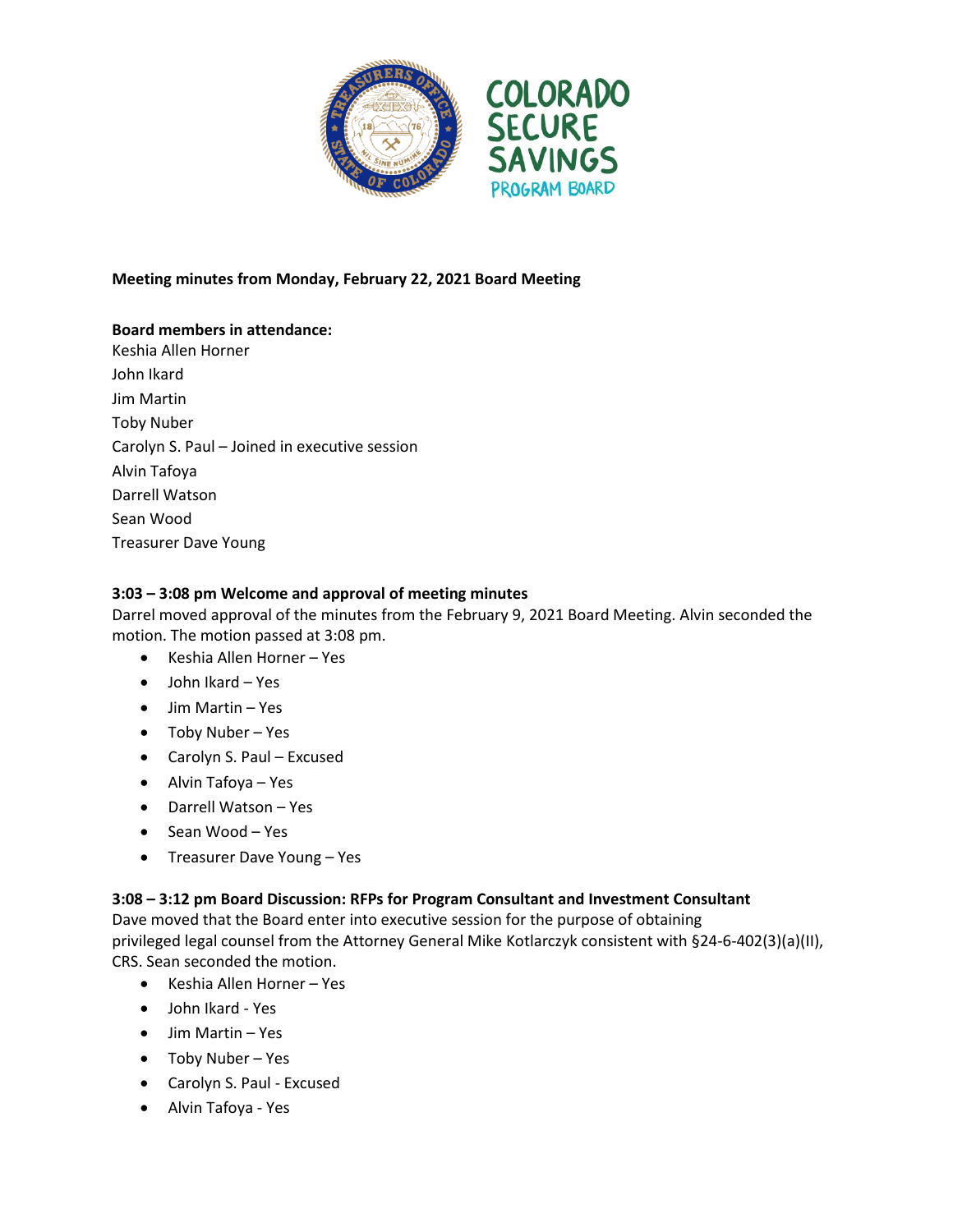

- Darrell Watson Yes
- Sean Wood Yes
- Treasurer Dave Young Yes

Dave recessed the Board for executive session at 3:12 p.m. Dave reconvened the Board in public session at 4:08 p.m. Carolyn joined the meeting during executive session.

Nikki and Hunter took the lead on the RFP discussion. The Board worked to refine the scope of work and pull out the deliverables for each RFP. There was a discussion on how the Board would like to do pricing. The pricing options are one through deliverables and two through price per hour. At the end of the meeting there was a consensus that the pricing will be structured on deliverables and after a certain number of hours per month it will be priced hourly.

In order to help the vendors, it was recommended that the Board include an estimated budget as well as a clear definition of a deliverable. This definition would include all the actions that are encompassed under that deliverable. Additionally, it was recommended that a timeline should be provided for when the Board expects the deliverables to be delivered. Throughout the meeting there was a discussion on other states RFPs and what other states included and did not include.

Nikki went through the list of advisory services shared during the meeting and asked the Board two questions. The first question was if the board thinks the category falls under advisory services? The second question was if it does fall under advisory services, is there a deliverable that is able to be pulled out of each category. The board went through the list with the questions and conversed about the following. It was decided to remove the wording of US Securities and Exchange Commission in the qualifications and mandatory or equivalent qualifications was added to the wording of the requirements. This is so the Board does not limit its pool of venders. There was a discussion on the mandatory requirement of three years or more of experience with a state savings plan. The board debated if there was a difference between government and private sector experience that would matter. Hunter agreed to look into this topic and if there is not a big difference the Board would like to change the wording to include both the government and private sector.

Since the board did not have time to discuss the subjects in both RFPs, it was decided that the updated RFPs and a new cost component will be sent out to the board. The Board members will then have time to send their questions and responses to Nicki by a certain date.

#### **4:55 – 5:00 pm Public Comment**

Andrea Feirstein from AFK consulting – Andrea answered a question brought up during the meeting. The question was do other states having multiple managers? The answer was yes other state do have multiple managers.